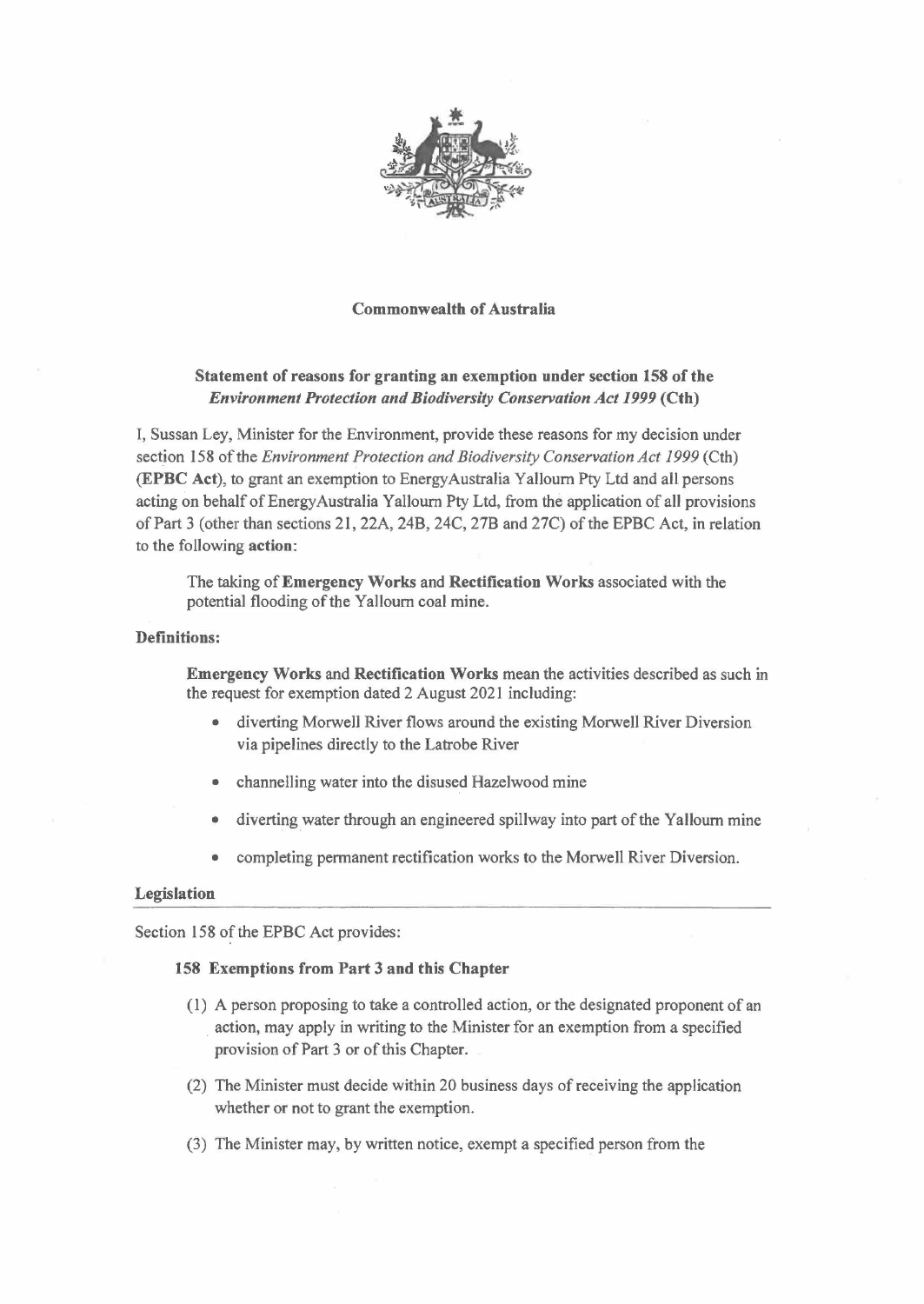application of a specified provision of Part 3 or of this Chapter in relation to a specified action.

- ( 4) The Minister may do so only if he or she is satisfied that it is in the national interest that the provision not apply in relation to the person or the action.
- (5) In detennining the national interest, the Minister may consider Australia's defence or security or a national emergency. This does not limit the matters the Minister may consider.
- (6) A provision specified in the notice does not apply in relation to the specified person or action on or after the day specified in the notice. The Minister must not specify a day earlier than the day the notice is made.
- (7) Within 10 business days after making the notice, the Minister must:
	- (a) publish a copy of the notice and his or her reasons for granting the exemption in accordance with the regulations: and
	- (b) give a copy of the notice to the person specified in the notice.

### **Background**

- I. On 2 August 2021, Ms Liz Westcott, the Chief Operating Officer at Energy Australia Group, requested an exemption under section 15 8 of the EPBC Act to undertake emergency works and rectification works to mitigate the risk of flooding of Yalloum coal mine (the **proposed action).**
- 2. Ms Westcott sought an exemption for Energy Australia Yallourn Pty Ltd (Energy Australia), all persons acting on behalf of Energy Australia, and all persons undertaking the works, from the application of Part 3 and Chapter 4 of the EPBC Act
- 3. The proposed action comprises the emergency works and rectification works taken in response to the flood risk to the Yallourn coal mine, including diversion of the Morwell River, and construction of the requisite infrastructure, as described in the application dated 2 August 2021. Specifically, this includes:
	- $i$  diverting Morwell River flows around the existing Morwell River Diversion (MRD) via pipelines directly to the Latrobe River
	- channelling water into the disused Hazelwood mine
	- diverting water through an engineered spillway into part of the Yallourn mine
	- completing permanent rectification works to the Morwell River Diversion.

### **Evidence**

4. The evidence or other material on which my findings were based was a brief from my department, including its attachments (the departmental brief). That brief attached the application from Energy Australia.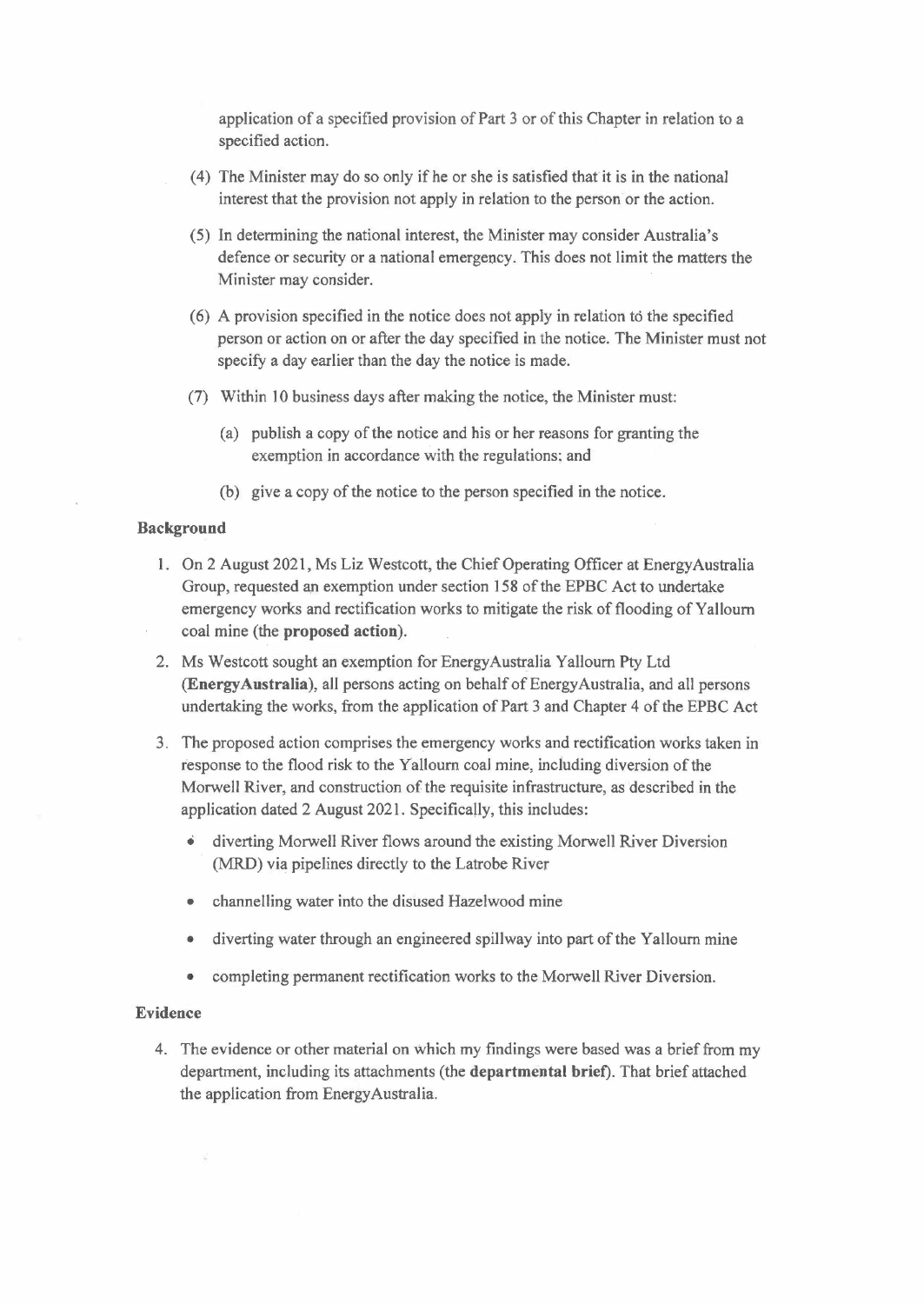## **Findings**

- 5. The proposed action has the potential to impact matters of national environmental significance. For example, offset sites for Strzelecki Gum (Eucalyptus strzeleckii) relating to previous EPBC Act approvals at the mine are present along the Morwell **River,** and this species may be impacted by the proposed action. There may be potentially other impacts to MNES as a result of the proposed action.
- 6. Energy Australia considered, and I agreed, that the requested exemption is in the national interest to enable Energy Australia to take urgent action in response to the potential flooding of the Yalloum coal mine. This was demonstrated by the following:
	- There is a risk of further rainfall events in the coming weeks or months that will compromise the structure of the MRD and flooding the mine.
	- If the mine floods and the Yallourn Power Station shuts down as a result, there would be the potential loss of 20% of Victoria's energy generation, and 8% of the generation into the national electricity market (NEM).
	- This potential generation loss would have significant adverse implications for energy security and electricity prices in Victoria and the eastern states of Australia serviced by the NEM.
	- The availability of the Yalloum Power Station is essential for providing reliable baseload power, particularly during periods of high electricity demand during the summer months.

#### **Reasons**

- 7. Under subsection 158(4), I may grant an exemption if I am satisfied that it is in the national interest to do so. Subsection 158(5) states that in determining the national interest, I may consider Australia's defence or security or a national emergency, but that this does not limit the matters that I may consider.
- **8.** As noted above, I considered that there is currently a risk to the Yalloum mine, which is a significant contributor to the Victorian and national electricity markets. I consider that it is in the national interest for Energy Australia to respond and address these risks in a timely manner. I consider that the exemption will enable Energy Australia to undertake emergency works and rectification works in response to damage caused by severe weather events. The application of the normal assessment and approval requirements of the EPBC Act would hinder Energy Australia from commencing emergency works and rectification works immediately.
- 9. In deciding to grant the exemption, I noted and agreed with the department's advice that:
	- a. Although Energy Australia requested that an exemption apply to Energy Australia, all persons acting on behalf of Energy Australia and all persons undertaking the works as described in the request, it was sufficient to grant an exemption to Energy Australia and all persons acting on behalf of Energy Australia only, on the